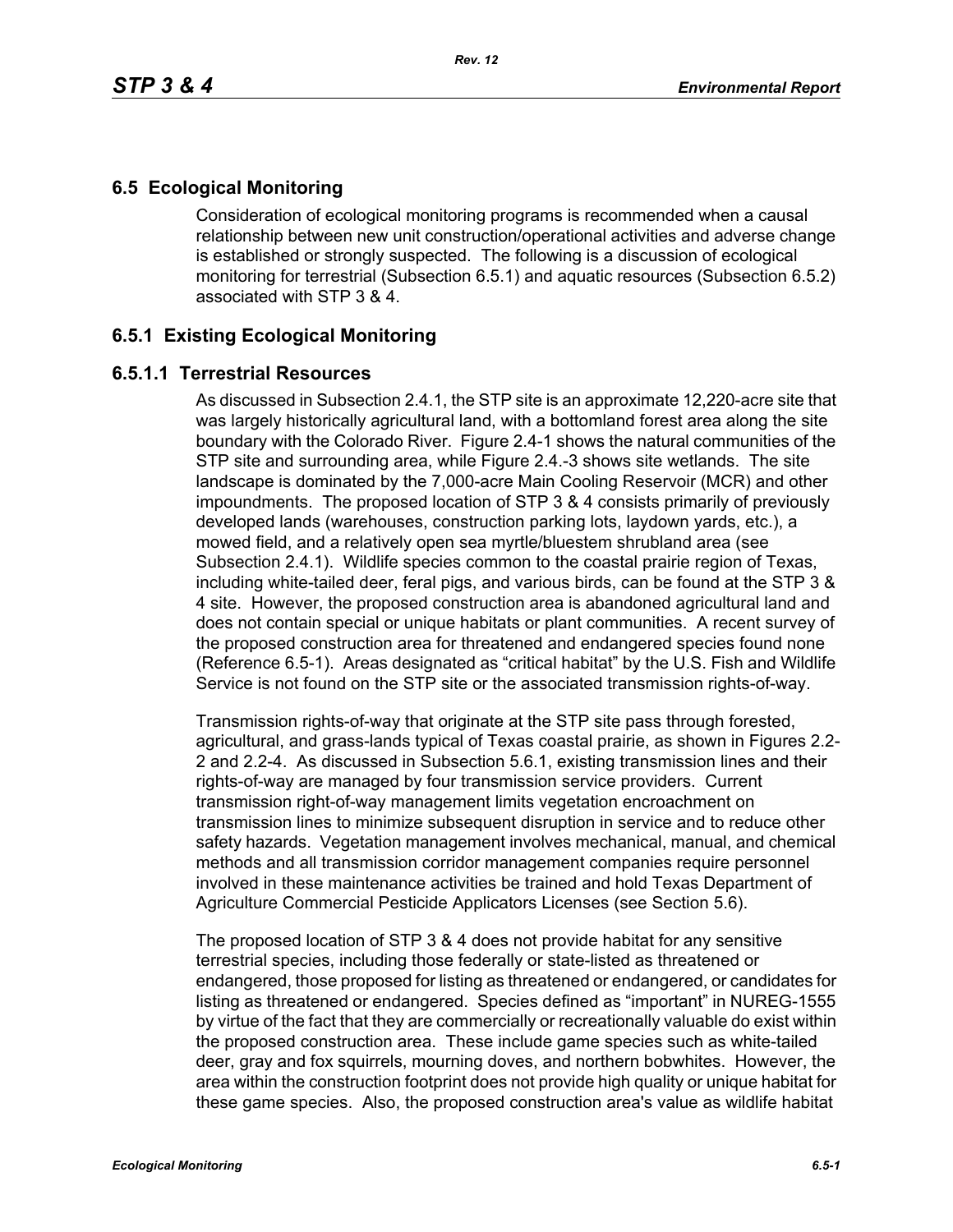is diminished by its proximity to STP 1 & 2 and associated infrastructure, with their human activity and noise.

Several drainage ditches are located within the construction footprint of STP 3 & 4 (Reference 6.5-1, see also Subsection 4.3.1). Twenty-nine wetlands and the relocated Little Robbins Slough are near the construction footprint. No other important habitats as defined by NUREG-1555 exist within the proposed construction area.

Regulatory agencies have not required ecological monitoring of the STP site or its associated transmission rights-of-way since the period of reservoir filling (mid-1980s) and there is no ongoing monitoring.

#### **6.5.1.2 Aquatic Resources**

STPNOC is currently conducting studies of aquatic communities in the vicinity of the STP site to support the STP 3 & 4 license application to the NRC. These studies are to assess the potential environmental impact of licensing STP 3 & 4 as required by the National Environmental Policy Act. The following aquatic studies will be conducted over the 2007-2008 timeframe.

STPNOC has commissioned ENSR Corporation (Houston, Texas) to survey the fish of the MCR, shown in Figures 2.4-1 and 2.4-2. The 7,000-acre MCR will be sampled based on five fixed sampling stations (circulating water intake area, circulating water discharge area, makeup water area, central levee area, and blowdown area) and three distinct sections (or regions) of the MCR. Sampling began in spring 2007 and will be repeated quarterly (summer, fall, winter, spring) for one year.

Four diverse gear types are used to collect aquatic samples, ensuring that a range of habitats is sampled. Paired otter trawls are being used to sample five fixed and five random stations each quarter. Experimental monofilament gill nets (multiple panels, different mesh sizes) are used to sample each of the three MCR regions quarterly. A large (100-foot- long by 20-foot-long) purse seine is used to sample each region of the MCR each quarter. Standard wire minnow traps are used to sample small fish in the littoral zone of the MCR. These traps are placed adjacent to gill net sets in each region of the MCR on a quarterly basis. The study is intended to yield a list of fish species present, a measure of species richness, and an assessment of relative abundance, as indicated by catch-per-unit effort.

An impingement and entrainment study began in spring 2007 at the Circulating Water Intake Structure to assess potential seasonal impact on aquatic species from operations of the intake structure. These studies will continue to be conducted biweekly or monthly—depending on the season—for one year. Operations personnel will be assisting in the study by operating the traveling screens at frequencies selected to assess impingement on the screens.

Sampling of fish in the Colorado River was conducted beginning in late summer 2007 and will continue through the end of the year to assess fish populations in the lower Colorado River that may be impacted by operation of the Reservoir Makeup Pumping Facility (RMPF). This sampling is intended to supplement lower Colorado River fish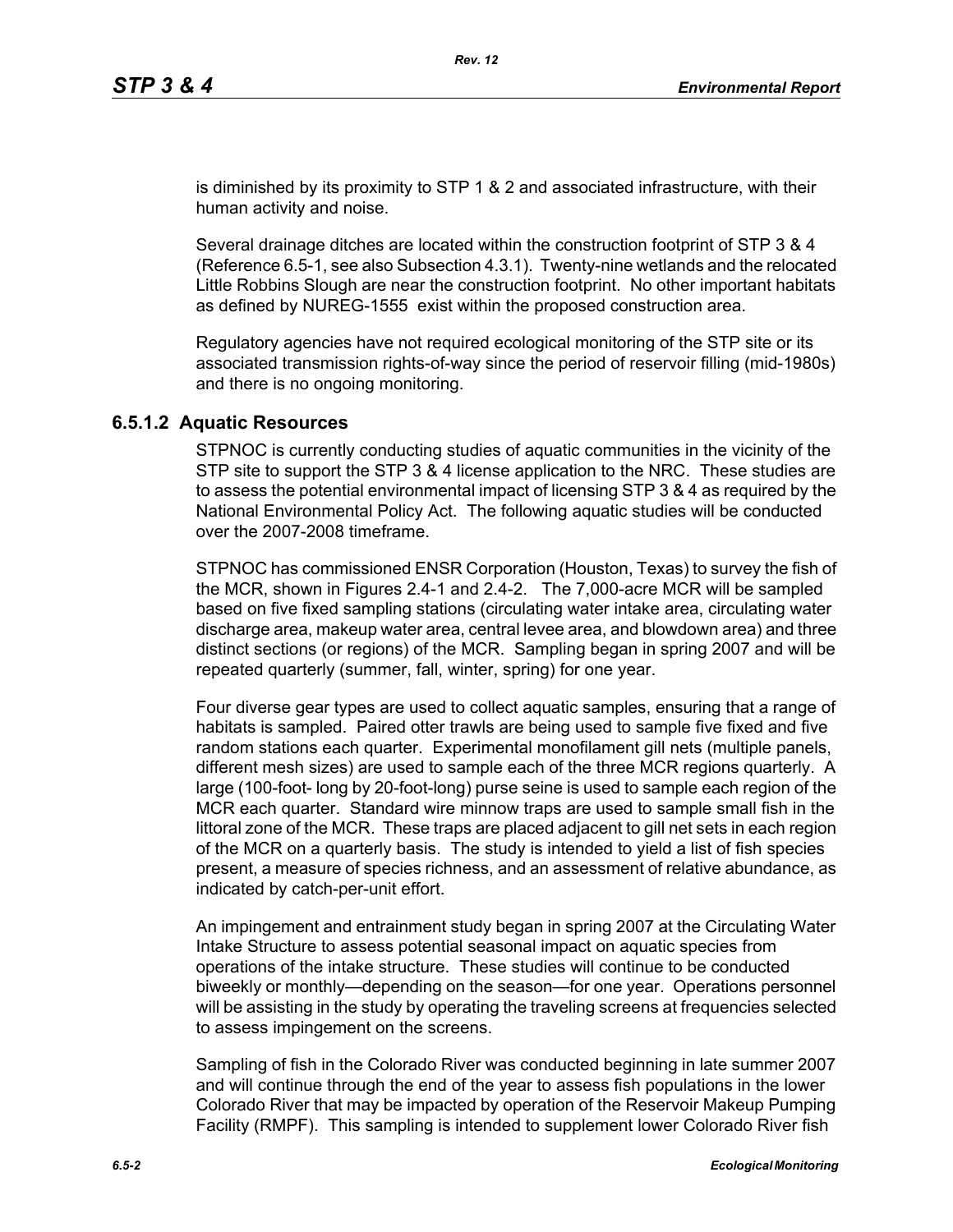surveys planned by Texas Parks and Wildlife Department's (TPWD) Coastal Division. The TPWD initially planned to begin fish sampling in late spring or early summer of 2007, but now expects to begin sampling in 2008. Figure 2.4-2 shows the reach of the lower Colorado River that will be sampled by the TPWD.

## **6.5.2 Construction, Preoperational, and Operational Monitoring**

### **6.5.2.1 Terrestrial Resources**

The STP 3 & 4 area consists primarily of previously developed lands, a mowed field, and abandoned agricultural lands that have converted to sea myrtle/bluestem shrubland. The resulting diversity of plant species in this area is relatively low. Similarly, the STP 3 & 4 area does not provide exclusive habitat for rare or important species; however, game species common to Texas coastal prairie may be minimally impacted. Therefore, construction will not reduce the local or regional diversity of plants or plant communities. The potentially impacted sea myrtle/bluestem shrubland in the construction footprint is also commonly available at other locations on the STP site as well as offsite. Thus, the potential displacement and construction-related mortality of wildlife will be small relative to regional wildlife populations. Within the construction footprint, one large drainage ditch will be relocated. Potential impacts to wetlands in and near the STP 3 & 4 site will be minimized by best construction management practices employed by STPNOC during construction activities.

Operation of STP 3 & 4 will result in a 2-foot increase in water level in the MCR (see Subsection 4.3.1). However, this increase is not expected to negatively impact the waterbirds nesting on the internal dikes or the waterbirds that forage, drink, or rest in the reservoir.

No important species (other than previously discussed common game species) or habitats will be negatively impacted by construction or operation of STP 3 & 4. Since the plant community on the site does not comprise high quality habitat, monitoring of terrestrial plant and animal species during plant construction, preoperational, or postoperational periods is not warranted and is not proposed.

No new transmission rights-of-way outside the STP site will be constructed for STP 3 & 4, but some upgrading of conductors would be necessary. There would be small ecological impacts associated with noise/movement of construction equipment and workers involved in changing out conductors and replacement of towers by the transmission service providers. This kind of work normally involves a crew with several flatbed "conductor trucks" (carrying large cable spools) and large bucket trucks. A variety of birds, small mammals, and larger mammals (white-tailed deer) could be disturbed by this activity, but the impact of this disturbance in most circumstances would be trivial, for example animals moving away or avoiding the area for several days while crews are working. Nesting of some ground-nesting birds (e.g., Northern bobwhite, wild turkeys, meadowlark, horned lark, killdeer) could be disrupted if these species are present and if the work is carried out during spring/early summer nesting period. If work were carried out in non-nesting periods, impacts to ground-nesting birds could be avoided. Considering the relatively small amount of ground activity necessary for construction activities and the availability of alternative ground-nesting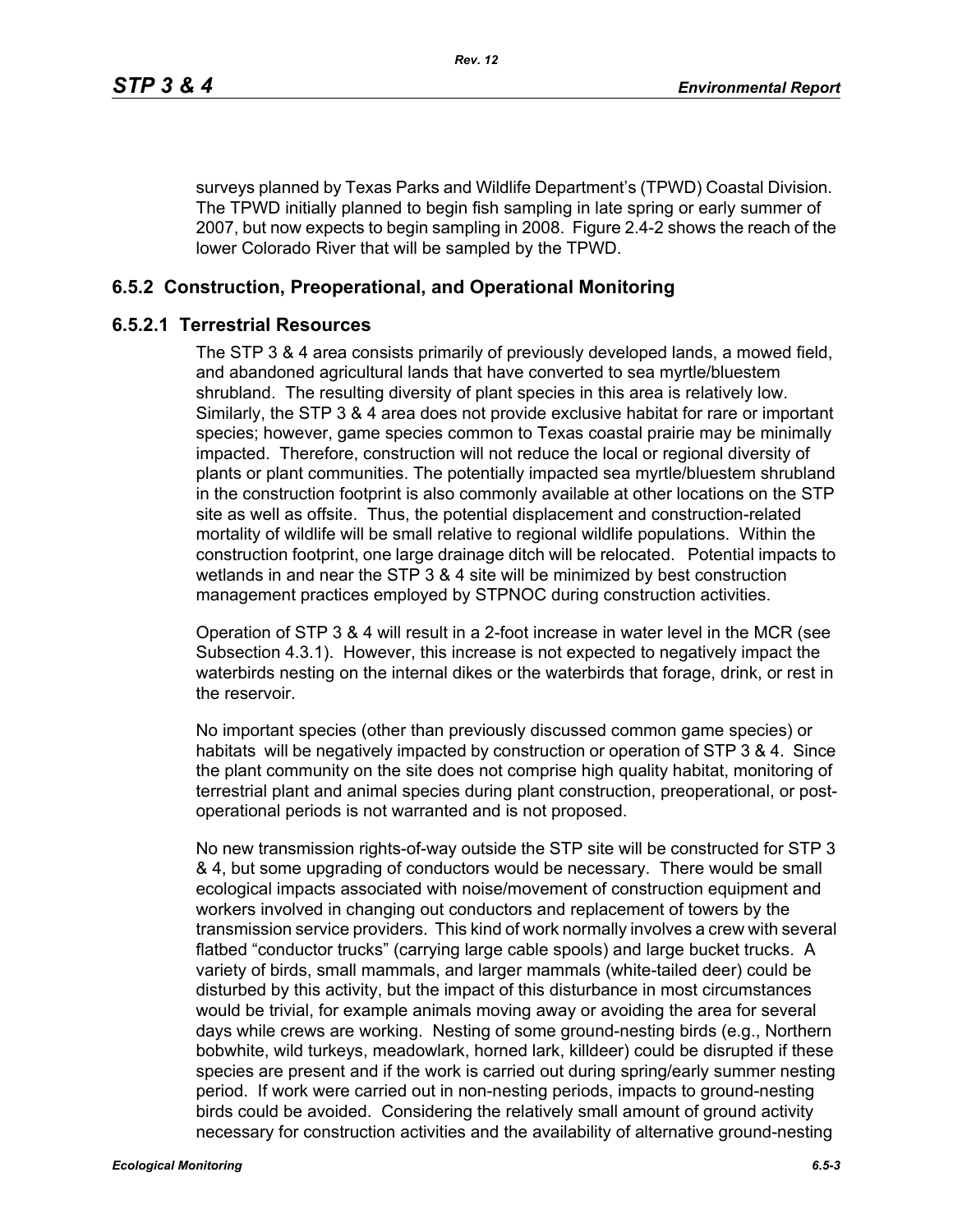land, the impact is expected to be SMALL. Given the low level of anticipated impacts, monitoring is not warranted or proposed.

### **6.5.2.2 Aquatic Resources**

As discussed in Subsection 4.3.2, construction of STP 3 & 4 could impact several small drainages in the construction area. It is possible that some disturbed soil from construction sites could be deposited as sediment in onsite wetlands, ditches, sloughs, and impoundments with storm water runoff. However, best construction management practices would reduce the amount of erosion and sedimentation associated with construction, and would limit impacts to aquatic communities in down-gradient water bodies. A Storm Water Pollution Prevention Plan that specifies methods for control of erosion and sedimentation will be in place before construction in accordance with Texas Commission of Environmental Quality guidelines (Reference 6.5-2). Given that no rare or unique aquatic species have been identified in the construction zone and any adverse impacts from construction will be small, localized, and temporary, STPNOC concludes that no monitoring of aquatic communities in the construction area is warranted.

Impacts of the STP 1 & 2 RMPF on aquatic communities were evaluated in the 1970s and 1980s (see Subsection 5.3.1), addressing NRC concerns about potential impingement and entrainment impacts during both wet (high-river flow) and dry (lowriver flow) periods. These studies encompass the range of Colorado River flow and salinity conditions. Because the historical studies cover the range of flow and salinity conditions experienced at the STP site and address impacts to both wet-year fish assemblages (more freshwater species) and dry-year fish assemblages (more marine/estuarine species), STPNOC believes no additional studies of impingement and entrainment are necessary. Impacts from STP 3 & 4 may be conservatively extrapolated from existing studies, adjusting for the additional volume of water pumped from the Colorado River to the MCR. Because the impacts of the STP RMPF have been assessed under a range of operating conditions and long-term monitoring of Matagorda Bay fish and shellfish populations suggests that STP 1 & 2 have had little or no impact on these populations (see Subsections 2.4.2 and 5.3.1), STPNOC has concluded that no additional aquatic monitoring is warranted.

As discussed in Subsections 5.3.1 and 5.3.2, no protected aquatic species should be affected by operation of STP 3 & 4. Some commercially and recreationally important finfish and shellfish (e.g., brown shrimp, blue crab, striped mullet, red drum) may be impinged or entrained at the RMPF during periods of low Colorado River stream flow. However, impacts are expected to be minimized because STPNOC diverts river water for MCR makeup during high-flow periods when these species are not present. Impingement and entrainment losses would be SMALL in any case, and would not destabilize important fish or shellfish communities, as demonstrated (see Subsections 2.4.2 and 5.3.1) by stable or expanding populations downstream in Matagorda Bay.

#### **6.5.3 Conclusions**

Based on the above discussion, STPNOC has concluded that the impacts of construction and operation of STP 3 & 4 on both terrestrial and aquatic resources are